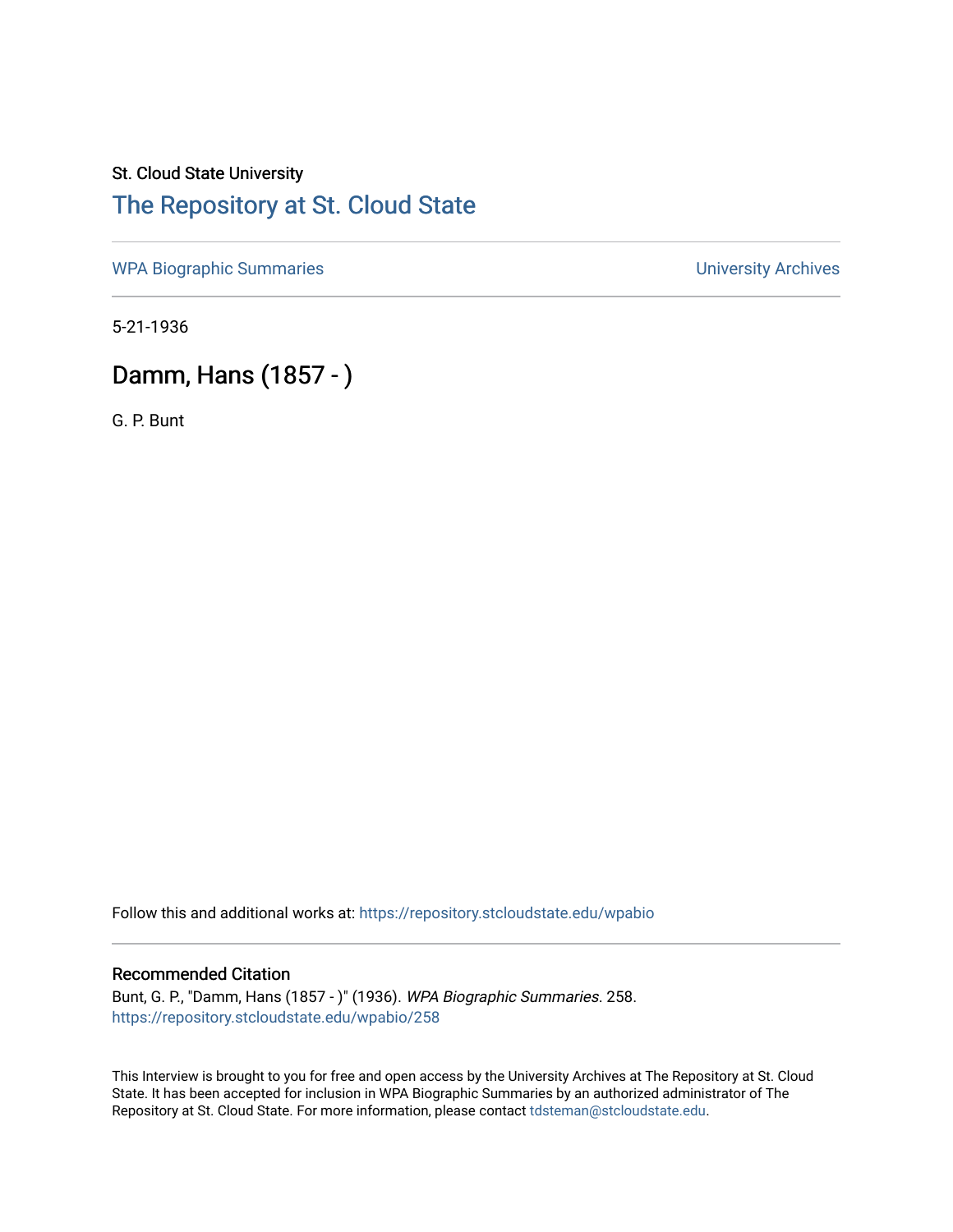#### DAMM , HANS

### FILE NO.  $B - 270$

Hans Damm was born in Norway in 1857. He grew to manhood in his native country and was married their to Sophia Anderson. They came to the United States in 1882 and settled in St. Cloud. Stearns County, Minnesota.

Hans Damm is a butcher by trade and in 1883 was appointed State Meat Inspector. This position took him throughout the state.

Hans and Sophia (Anderson) Damm have five children: Alfred who lives in Chicago, Illinois. John and Siguard who live in Washington. Harry and Mary Damm live in St. Cloud.

Harry Damm is a barber by trade and is one of the oldest barbers in business today. Harry learned his trade from Paul Fredleather. Later he went into business for himself. The locations of his shop were Brauch building, Long building in 1919, St. Cloud Hotel in 1916, and at present his shop is located at 21<sup>}</sup> Sixth Avenue South.

Harry Damm is an extensive traveler. In 1909 he sold his business and made a trip to his native land, Norway. In 1914 he went to the west coast where he remained for several years, returning to St. Cloud in 1916. He remarked, " Money in the olden days was much easier to get than it is now if one went out and worked for it. I made my money by buying lots on sixteenth avenue south for \$25.00. I held this property until it increased in value. I paid about \$2.00 taxes on each lot. When I sold these lots I received from \$500.00 to \$700.00 for each one."

"I recall", Harry said, "the wooden sidewalks in St. Cloud, and the unpaved streets. Much different from our pavement and cement walks of today. There used to be small fruit stands made from old